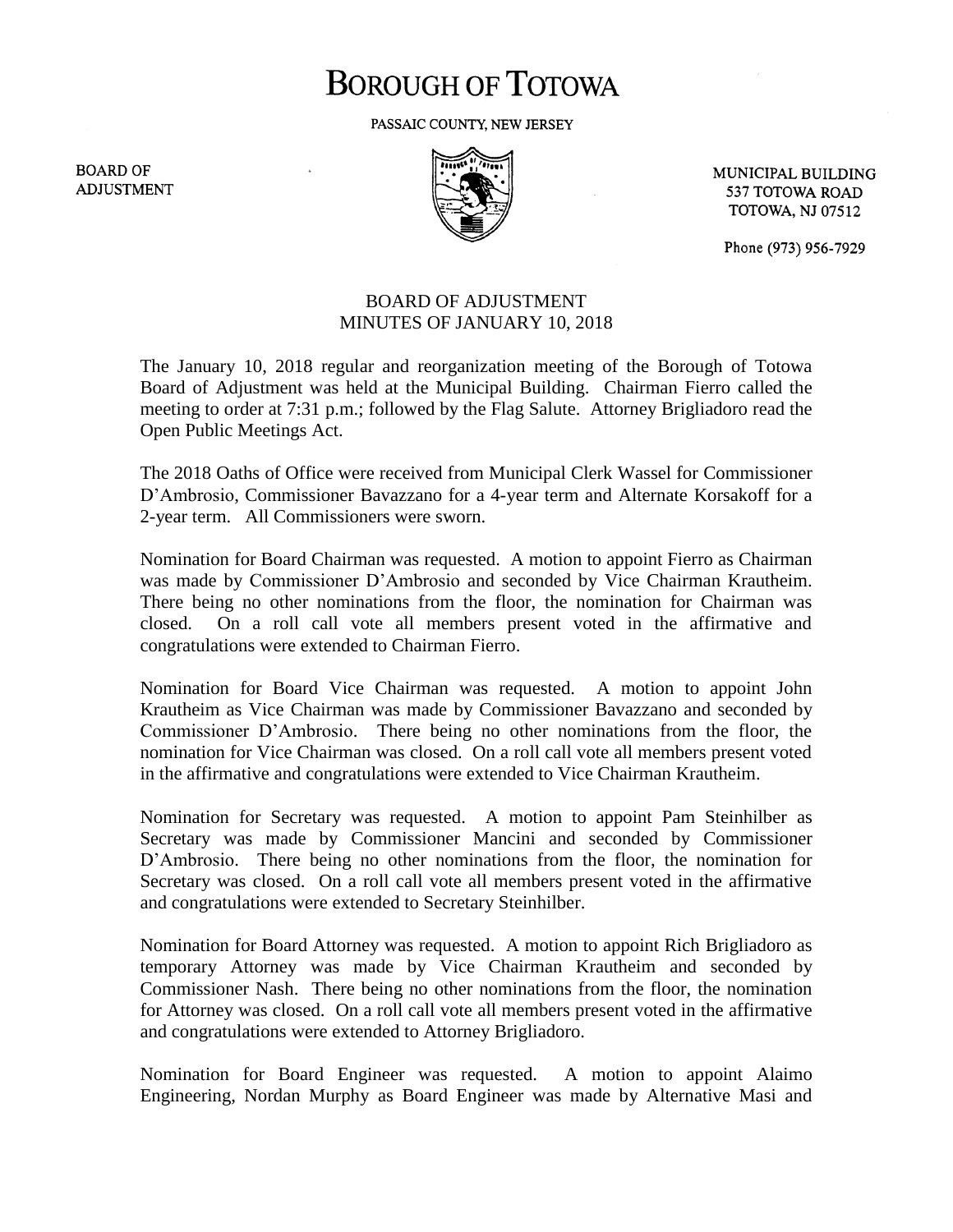seconded by Commissioner D'Ambrosio. There being no other nominations from the floor, the nomination for Board Engineer was closed. On a roll call vote all members present voted in the affirmative and congratulations were extended to Board Engineer Murphy.

A motion was made by Commissioner D'Ambrosio and seconded by Commissioner Nash that the Board of Adjustment will meet the second Wednesday of every month at 7:00 p.m. in the Council Chambers for the year 2018 through January 2019. On a roll call vote, all members present voted in the affirmative.

A motion was made by Commissioner D'Ambrosio and seconded by Vice Chariman Krautheim to continue to use The Herald News as our paper for notices for the year 2018. On a roll call vote, all members present voted in the affirmativ

The reorganization meeting was over and the regular meeting of the Board of Adjustment was called to order by Chairman Fierro.

A motion to accept the minutes of the December 13, 2017 meeting was made by Vice Chairman Krautheim and seconded by Commissioner Mancini. On a roll call vote all Commissioners present voted in the affirmative

## $1^{ST}$  CASE: MOMA ANA'S EMPANADAS 590 UNION BLVD, BLOCK 139, LOT 1

Applicant is requesting construction of a food establishment with tables and chairs, onsite consumption where not permitted in a B-2 zone, outdoor dining, signage, and any others that may be required.

Attorney Brigliadoro swore in applicants Darnel & Isis Byass. Applicants will be serving empanadas, sandwiches, soups and salads-but the main focus is empanadas. There will be 4 to 5 employees and have a similar service like Chipolte. Customers would enter, place order, order will be made and you can take to go. There will be no TV's, just menus and about 6 tables with 2 chairs at each plus some stools at a counter. The operating hours will be from 11 am to 10 pm. Commissioner D'Ambrosio would like to know about outdoor seating. The Applicant would like to have 2 tables with 2 chairs at each. Commissioner D'Ambrosio states that Applicant would have to comply with the ordinance; the Applicant understands and will comply. Attorney Brigliadoro states the outdoor dining is only available from April1st to October  $31<sup>st</sup>$ , and has to be approved every year. Chairrman Fierro asks about parking, Applicant states there is parking in the rear. Commissioner D'Ambrosio would like to know if there will be a dumpster onsite, Applicant states there will either be an additional one or a larger one to replace the existing. The Applicant realizes the garbage is an issue and he will keep it clean even if it means him personally taking it off the premises. Commissioner Manicini would like to know if there is just pick up or will it be delivery also. Applicant states it will be just pick up at this time. Attorney Brigliadoro asked about the signage and if there will be